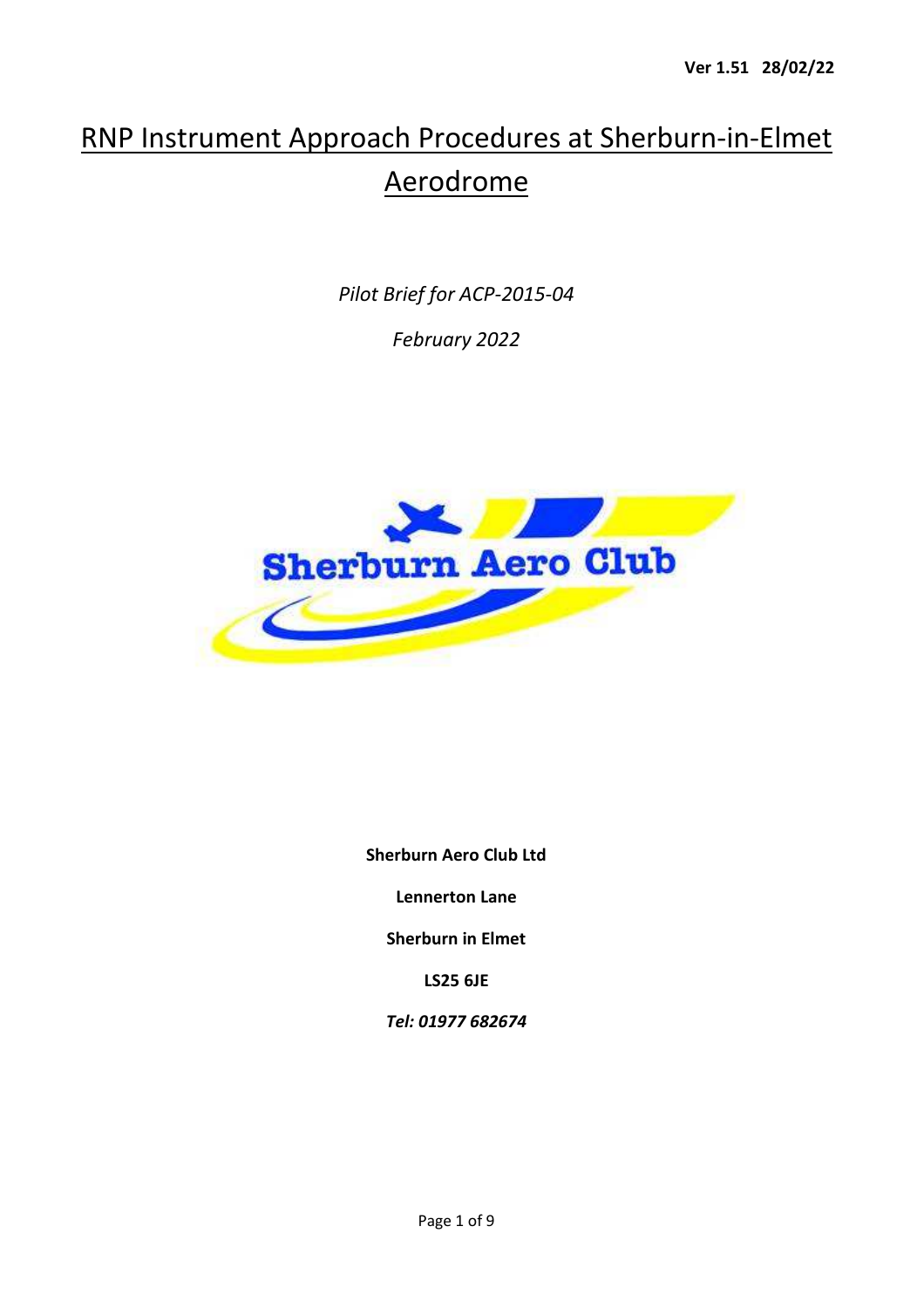# Pilot brief for Sherburn RNP IAP Ver 1.5

The following Pilot briefing shall be available to all pilots wishing to fly the Sherburn Aero Club (SAC) IAP. It will be referenced in Sherburn's AIP entry as being **mandatory reading prior to requesting PPR** to fly the procedure. When booking a PPR Pilots will asked what version number they have read.

The document can be downloaded from the Sherburn Aero Club (SAC) web site (www.sherburnaeroclub.com).

## Abbreviations and Acronyms

- 1. A/GCS Air Ground Communication Service (often seen as A/G)
- 2. ACP Airspace Change Proposal
- 3. AGL Above Ground Level
- 4. AIP –Aeronautical Information Publication
- 5. ATC Air traffic control
- 6. ATS Air Traffic Service
- 7. ATZ –Air Traffic Zone
- 8. ATSU Air Traffic Service Unit
- 9. CAA Civil Aviation Authority
- 10. CAP1122 CAA Publication 1122
- 11. CAS Controlled Airspace
- 12. CFI Chief Flying Instructor
- 13. HofT- Head of Training
- 14. DI- Duty Instructor
- 15. CFIT Controlled Flight Into Terrain
- 16. DSA Doncaster Sheffield Airport
- 17. EGNOS European Geostationary Navigation Overlay Service
- 18. FAF Final Approach Fix
- 19. GA -- General Aviation
- 20. GNSS –Global Navigation Satellite System
- 21. IAF Initial Approach Fix
- 22. IAP Instrument Approach Procedure
- 23. ICAO International Civil Aviation Organisation
- 24. IF Intermediate Fix
- 25. IFR Instrument Flight Rules
- 26. IMC Instrument Meteorological Conditions
- 27. IR Instrument Rating
- 28. IR (R) Instrument Rating Restricted (UK IMC Rating)
- 29. LEA Leads East Airport
- 30. LBA Leeds Bradford Airport
- 31. LNAV Localiser performance without vertical guidance
- 32. LOC loss of control
- 33. LPV Localiser Performance with Vertical Guidance
- 34. MAC Mid-Air collision
- 35. MAP Missed Approach Procedure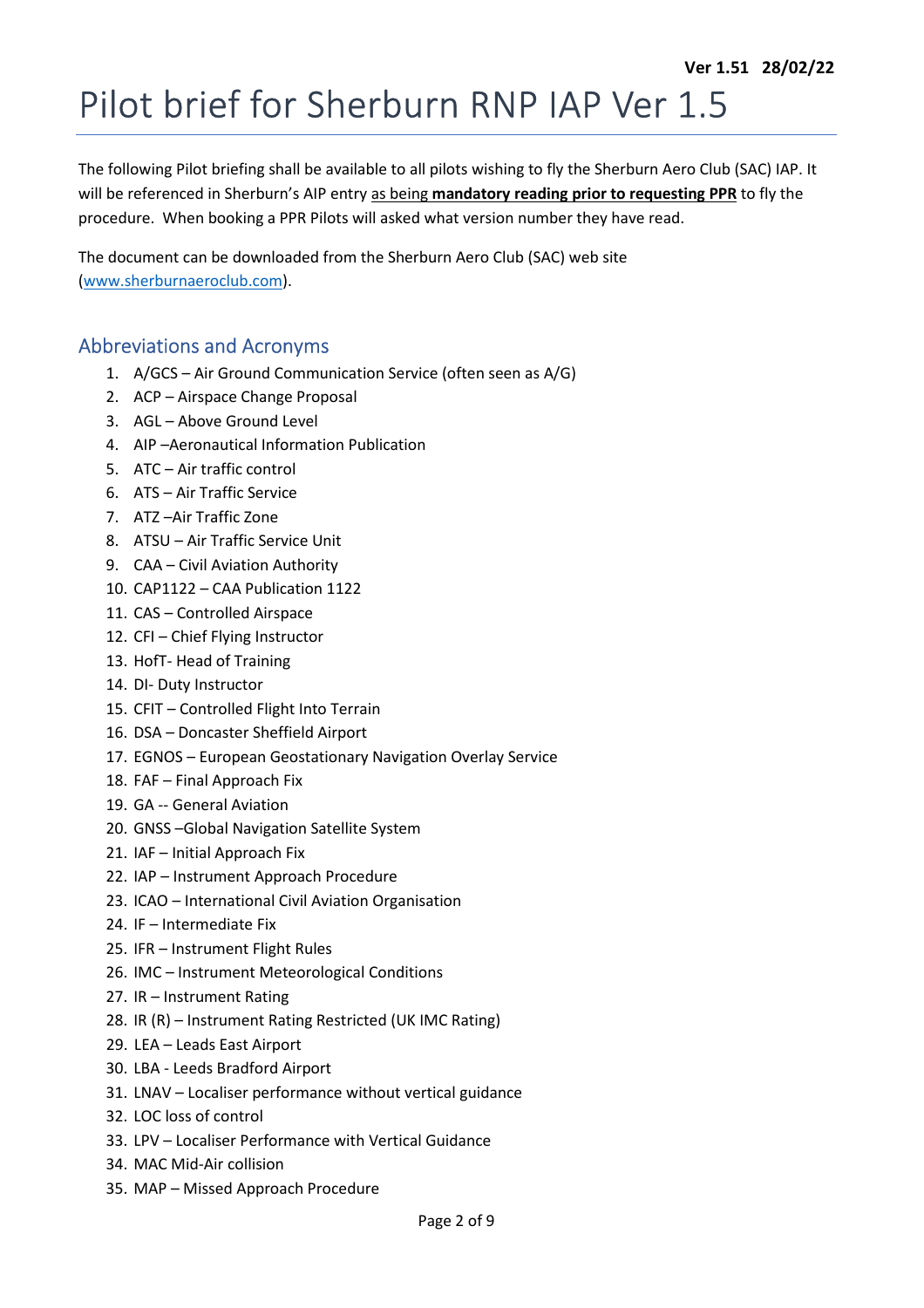- 36. MTOW Maximum Take Off Weight
- 37. NM nautical mile
- 38. PANS-OPS Procedures for Air Navigation Services Operations
- 39. PPR Prior Permission Required
- 40. RNAV aRea NAVigation
- 41. RNP Required Navigational Performance
- 42. SAC Sherburn Aero Club
- 43. TAA terminal arrival altitude
- 44. VFR Visual Flight Rules
- 45. UK FIS UK Flight Information Services (Basic, Traffic, Deconfliction) see caa.co.uk/cap774

## Distribution List

| Organisation                | Dept / Position / Location                                         | <b>Document Reference No:</b> |  |
|-----------------------------|--------------------------------------------------------------------|-------------------------------|--|
| Sherburn Aero Club          | Flying Order Book (HofT<br>Pilot brief Ver 1.51<br>responsibility) |                               |  |
| Sherburn Aero Club          | Chairman                                                           | Pilot brief Ver 1.51          |  |
| Sherburn Aero Club          | <b>Head of Training</b>                                            | Pilot brief Ver 1.51          |  |
| Sherburn Aero Club          | IT manager for Web site download                                   | Pilot brief Ver 1.51          |  |
| Doncaster Sheffield Airport | <b>ATC Manager</b>                                                 | Pilot brief Ver 1.51          |  |
| Leeds East Airport          | Airport Manager                                                    | Pilot brief Ver 1.51          |  |
| Leeds Bradford Airport      | Air Traffic Services Manager                                       | Pilot brief Ver 1.51          |  |
| CAA                         | Aerodrome, Airspace & ATM                                          | Pilot brief Ver 1.51          |  |
|                             |                                                                    |                               |  |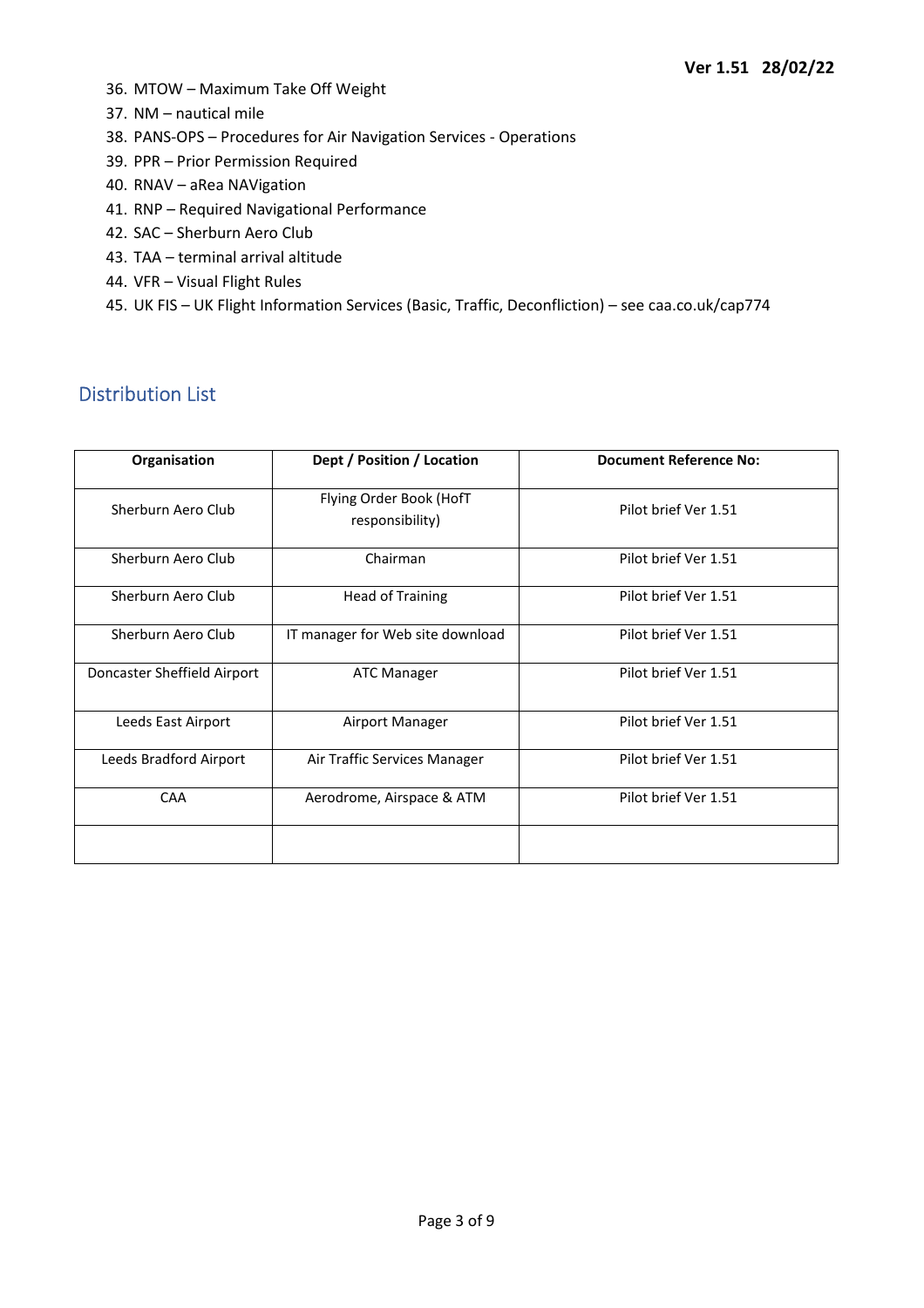## Introduction

- *1.* The Sherburn IAP is available to IR or IR (R) qualified pilots with aircraft approved for RNAV (RNP) instrument approach procedures. **Pilots must ensure that the equipment and its installation in the particular aircraft to be flown meet the airworthiness requirements of flying an RNP approach.**
- **2. The IAPs at Sherburn Aerodrome are established in Class G airspace. There is no approach control, or any form of air traffic control, at Sherburn – it is therefore imperative that pilots understand and abide by the special limitations and procedures associated with this IAP.**
- 3. Pilots must understand the increased risks of flying in IMC without a surveillance service available there is no such service while flying the IAP at Sherburn
- 4. It is mandatory requirement that pilots operate a good VFR lookout when in VFR conditions.
- 5. It is important to note that the approach is not controlled by local ATC units. Leeds Bradford Radar, and Doncaster Sheffield Radar do NOT provide sequencing or separation for the Sherburn IAP. Pilots should always have an alternate plan to make the approach without a controlled airspace (CAS) transit, and understand the increased risks associated when flying in IMC in Class G airspace without Radar surveillance.
- 6. NOTE: the IAP is only available when the cloud base is at or below 1200ft. At other times a normal VFR overhead join at 2000ft is the normal procedure at SAC.
- 7. Whilst SAC have made their best efforts to provide guidance on the different scenarios that may be encountered during IAP operations, pilots are reminded to apply common sense and good airmanship, such that a safe and orderly air traffic environment is maintained.
- 8. Pilots must note the proximity of Leeds East Airport (LEA) to the North of the Sherburn Aerodrome
- 9. Pilots must note the proximity of Burn gliding site 0.9nm to south of the inbound track to RW 28, with cable launch to 3000ft.
- 10. SAC and LEA co-ordinate their respective RNP approaches to ensure there is only one IFR aircraft on any one of the SAC or LEA instrument approaches at the same time, using PPR and specific slot times given to pilots after they confirm they have read the latest Pilot Brief.
- 11. Sherburn is frequently a very busy VFR environment. To avoid conflict between IAP aircraft and VFR traffic the IAP is not normally available when the cloud ceiling at SAC is estimated to be above 1200 ft.
- 12. It is recommended that flight plans include addresses to Leeds and Doncaster ATC (EGNMZTZX & EGCNZPZX).
- 13. Standard radio failure procedures apply UK AIP ENR section 1.1 refers

## PPR and arrival times

## Contacting SAC

- 14. The IAP is PPR through SAC operations on 01977 682674, and by email flightdesk@sherburnaeroclub.com
- 15. Filing of an IFR flight plan does not grant PPR to use the procedure
- 16. Airborne requests for the IAP's will NOT normally be accepted.
- 17. Prior to requesting PPR, pilots must review the latest Pilots Briefing in full and confirm they have done so before an approach slot will be given. When requesting a slot time for a RNP approach a "PPR number" will be given only when the pilot confirms he or she has read the latest version of the Pilot Briefing.
- 18. The purpose of the PPR number is for SAC operations to ensure the pilot brief has been read and to act as a reference number for the flight.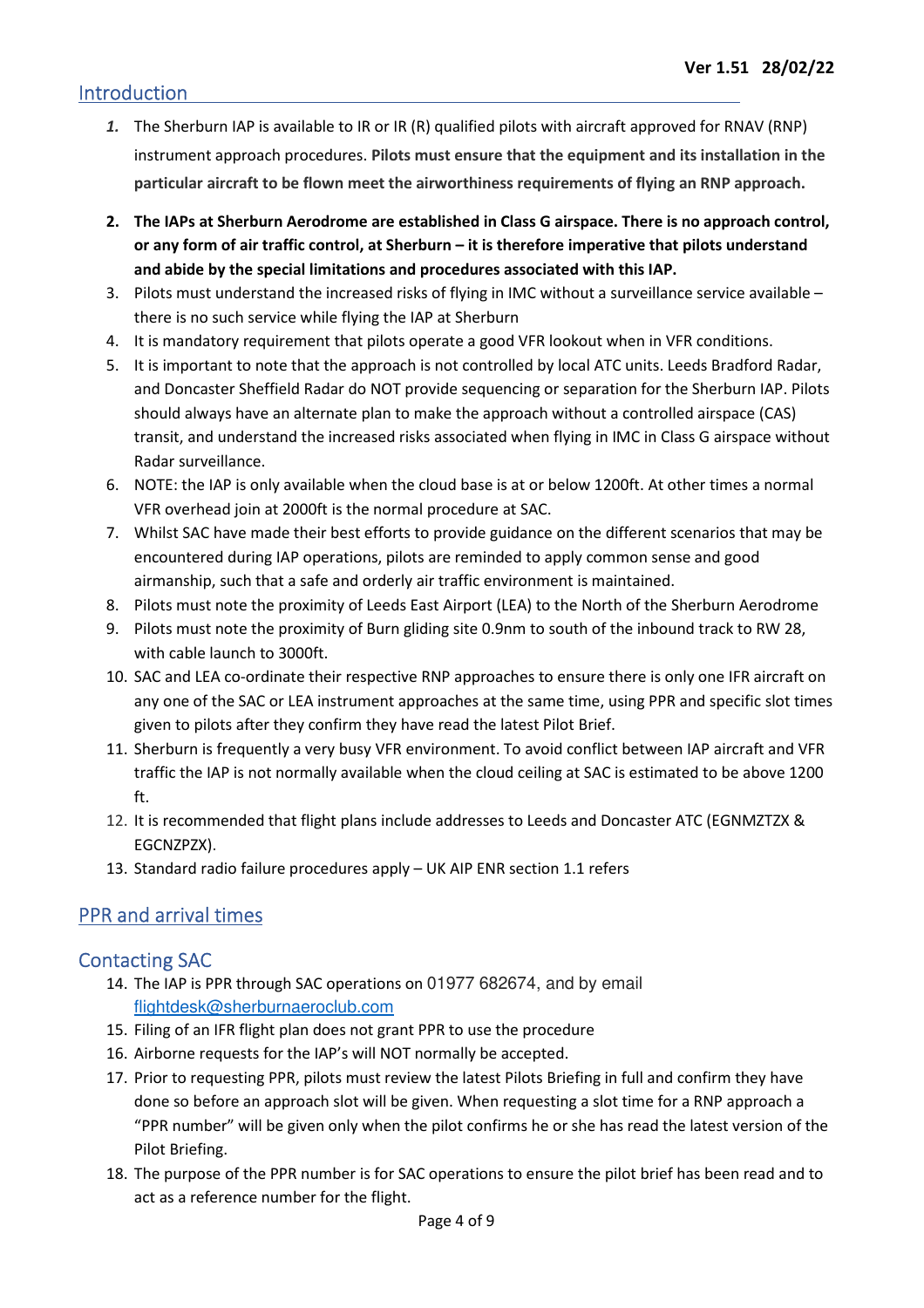- 19. The slot times are an important part of the IAP, and are intended to help prevent more than one aircraft using the IAP's at the same, or similar, times.
- 20. It is preferred that the PPR request is made when the pilot has a reasonable idea of the forecasted weather at the intended time of arrival. This will assist the pilot to plan which IAF will be the best option. NOTE if the cloud is above 1200 ft pilots will be expected to make a VFR approach.
- 21. If a pilot no longer requires the use of the IAP they should contact SAC to cancel it.
- 22. Deliberate booking of multiple slots will not normally be permitted, unless special circumstances requiring flexibility are agreed with SAC Operations in advance.
- 23. Slots are assigned from the commencement of opening hours (refer to AIP or contact SAC to confirm). One slot per hour is available.
- 24. When a pilot obtains PPR they will nominate an estimated time of arrival (ETA) at the relevant initial approach fix (IAF). The slot time consists of an arrival time tolerance of -/+ 15 minutes around the ETA at the IAF. Following the expiry of this period (ie 15 minutes after the planned ETA), there is a further 15-minute period during which for the approach may be completed. By the end of this period (30 mins after the EAT at the IAF), the aircraft should have landed, diverted or changed to a VFR approach.
- 25. There shall not be an allocation of a subsequent arrival until half an hour after the expiry of the further 15-minute period described in 17 (i.e. 1 hour after the ETA at the IAF). This is to ensure a minimum buffer of 15 minutes between the latest time one aircraft could still be on the IAP and the earliest time the next arriving aircraft could be at the IAF. Example

| Agreed ETA at IAF | Earliest time at IAF | Latest time at IAF | Clear of Procedure | No IAP movements |
|-------------------|----------------------|--------------------|--------------------|------------------|
|                   |                      |                    |                    |                  |
|                   |                      |                    |                    |                  |
| 12:00             | 1:45                 | 12:15              | 12:30              | 12:30 - 12:45    |

#### Figure 1

- 26. The overall rate of aircraft planned to use an IAP at either Sherburn or LEA is therefore no more than one per hour.
- 27. Pilots that anticipate being more than 15 minutes late at the IAF may request SAC to establish whether there is a subsequent arrival slot available. If there is no further slot available, the aircraft must either divert or convert to VFR if conditions allow.
- 28. In general, pilots should plan to arrive close to the start of the slot time, since if they are early it is easier to reduce enroute speed, or increase track mileage, prior to joining the IAP than it is to make up time if running late.
- 29. The allocation of a slot time does not remove the responsibility of the pilot to follow the normal Customs and immigration procedures.

## Delays or changes of time

- 30. If, prior to departure for SAC, a pilot anticipates arriving at the IAF earlier or later than ETA +/- 15 minutes, they shall contact SAC operations and request a new slot. NOTE: due to the coordination between LEA and SAC a slot cannot be granted immediately, SAC will need to co-ordinate with LEA before granting another slot time.
- 31. Alternatively, if good VMC is forecast at Sherburn, it may not be necessary to request the use of the IAP and it may be logical to simply cancel any slots and plan for a normal VFR arrival.
- 32. SAC recognize that it is not always possible to calculate a precise arrival time. Sometimes flights are delayed or make better time enroute than anticipated, particularly on long flights from Europe when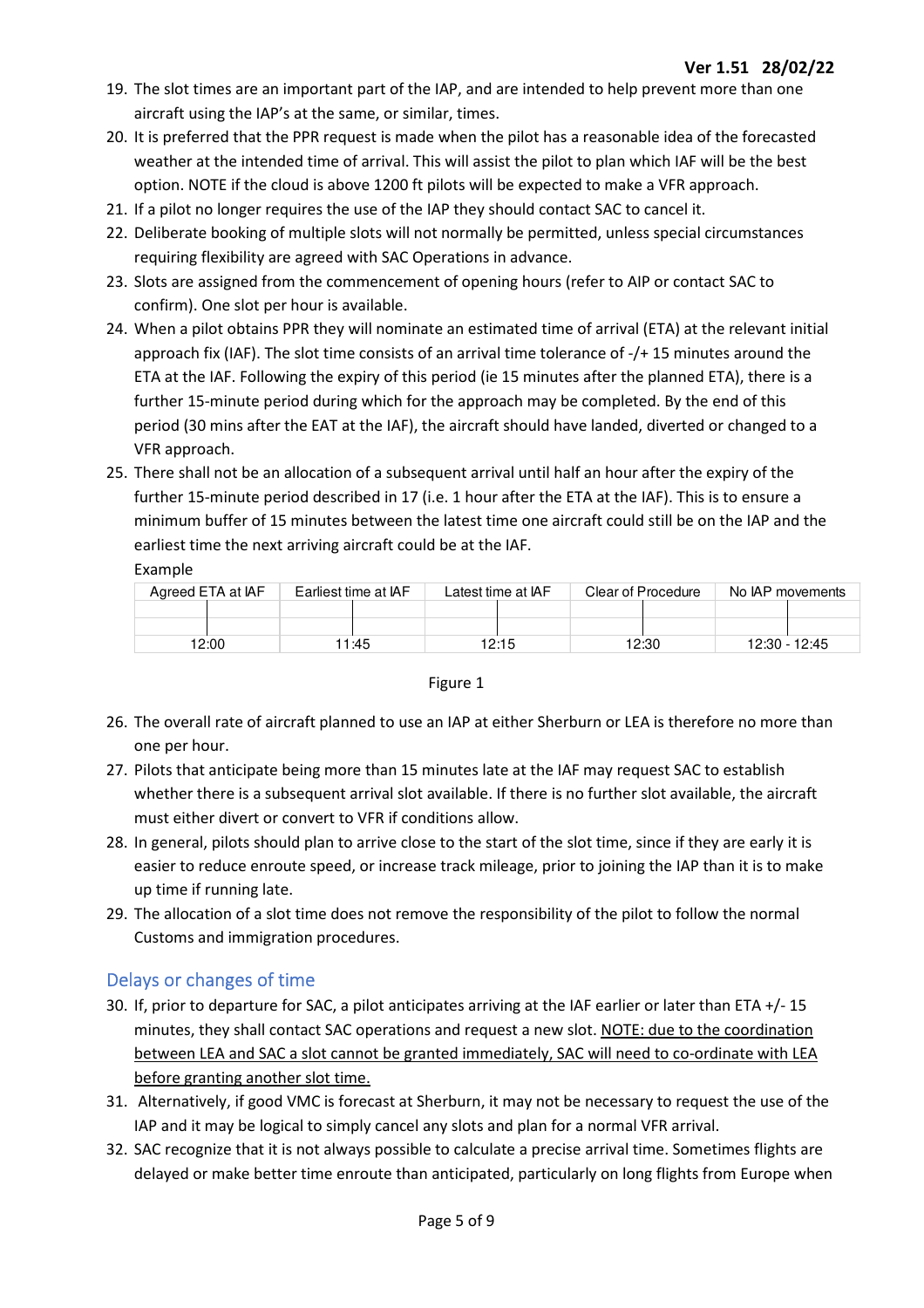ATC routings are not always predictable. Aircraft that arrive early should delay commencement of the approach, unless they have confirmed with 'Sherburn radio' that the IAP is available.

33. In the case of a late aircraft conflicting with one in the next time slot, the late aircraft shall either convert to VFR, divert or establish via Sherburn Radio when the next slot is available.

## Flying the IAP

## Prior to the IAF

- 34. Aircraft should squawk 5077 when within 25 miles of the IAF, unless given a squawk by Leeds or Doncaster ATC. When in contact with Sherburn Radio and flying the IAP, return the Squawk 5077.
- 35. When in VMC commanders shall maintain an effective lookout for VFR traffic, noting the proximity of Burn Gliding site.
- 36. Prior to arrival at the chosen IAF, aircraft should contact either Leeds Bradford radar (133.125) or Doncaster Sheffield radar (126.225) to request an appropriate air traffic service outside of controlled airspace (UK FIS), and (if required) a transit of controlled airspace to the intended IAF
- 37. UK FIS are normal air traffic services outside of controlled airspace (Basic, Traffic and Deconfliction) and do not sequence aircraft to the IAP.
- 38. Pilots are responsible for their own navigation to the IAF from which they wish to commence the approach, **negotiating any transits of CAS as required and avoiding conflict with other traffic**. Do not enter CAS without a clearance.
- 39. Provided a slot has been allocated, the approach may be commenced upon arrival at the IAF - only if within the slot time given and when in contact with Sherburn AGCS. If the IAP is not



available due the cloud base being above 1200ft, pilots shall proceed for a standard overhead join as soon as practicable.

- 40. Aircraft inbound to the IAP IAPW2 are recommended to contact Doncaster Sheffield radar and request a transit at or above 2500ft. The purpose of this is to reduce risk of CAS infringement when flying at 1900ft under the Doncaster Sheffield CTA at 2000ft.
- **41. NOTE when using RW28, the route from CJS01 to CJE02 is at 1900 ft just 100ft below Doncaster Sheffield airspace, the base of which is 2000ft above CJE02.**
- 42. Pilots are recommended to remain clear of Breighton airfield due aerobatic activities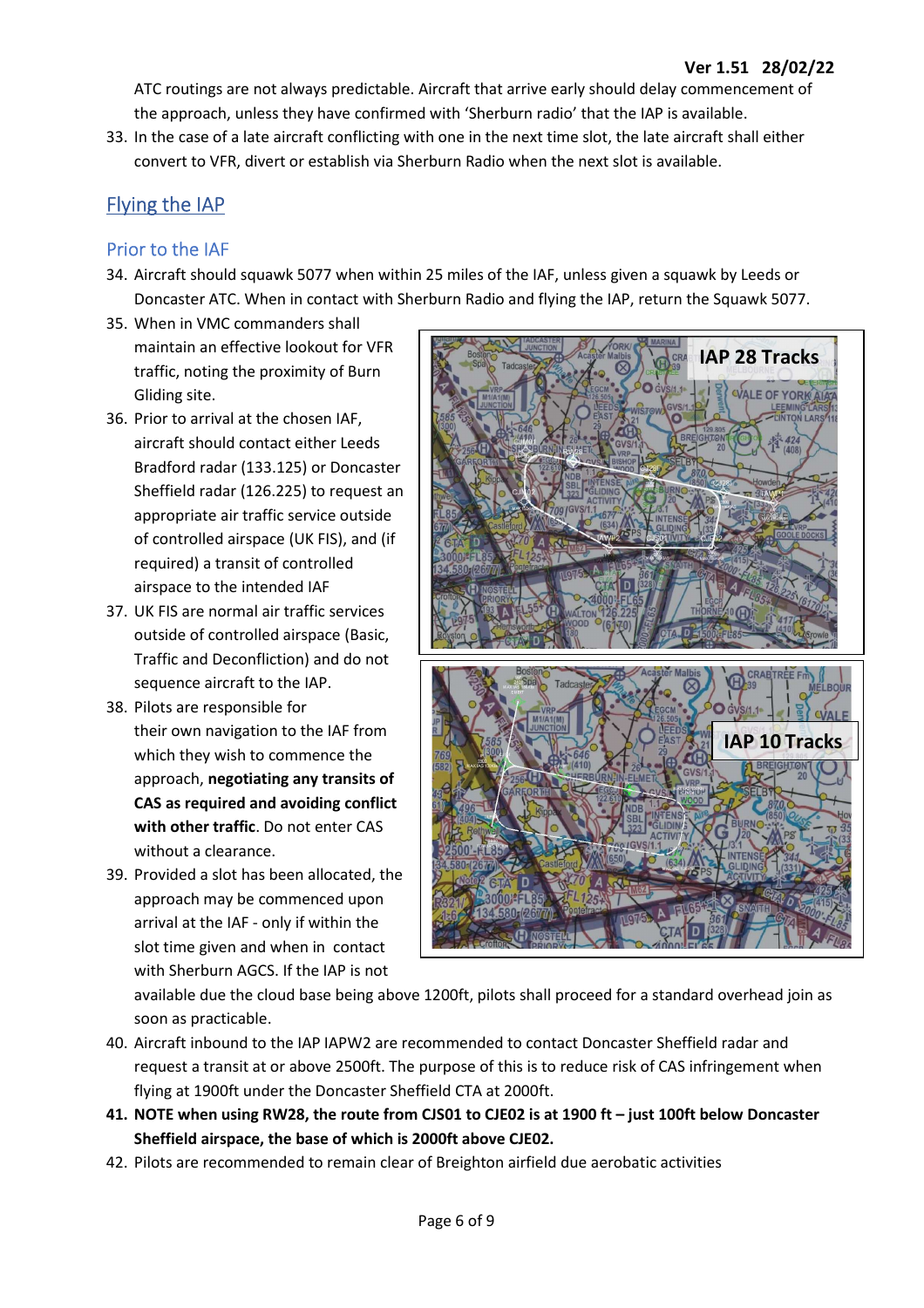- 43. Once within approximately 25 NM of the joining IAF, aircraft should normally be in contact with Doncaster Sheffield radar if using runway 28 or Leeds Bradford radar for runway 10.
- 44. Aircraft arriving from the airways system should note pilots are responsible for negotiating a departure from airways that allows them to safely transit to the relevant IAF remaining clear of CAS in necessary. Aircraft are encouraged to request a 'hand-over' to either Doncaster Sheffield radar for runway 28, or Leeds Bradford radar for Runway 10. Pilots should be aware that clearance to transit CAS and the provision of a service outside CAS are subject to controller workload; pilots should always have an alternative plan to approach the IAF and remain clear of CAS.
- 45. NOTE: Leeds Bradford radar and Doncaster radar DO NOT sequence traffic to the IAF.
- 46. Aircraft arriving from outside of CAS must remain clear of any CAS in the vicinity of Sherburn unless specifically cleared to enter. It may be operationally advantageous to obtain a transit of controlled airspace while routing to the relevant IAF – these should be negotiated with either Doncaster Sheffield Approach or Leeds Bradford Approach as appropriate. Pilots should state which IAF they intend to route via.
- 47. IAF to CJ02



The IAP is at 1900ft here, with Doncaster CAS at 2000ft. Pilots are recommended to request a transit of Doncaster CAS up to 2500ft to provide a buffer to the IAP height (1900ft) and the base of CAS (2000ft)

- 48. Transits are not guaranteed, and pilots should have a contingency plan should a transit not be available. It is acceptable if necessary to accurately maintain 1900ft without a clearance as the 1900ft is outside CAS.
- 49. It is the responsibility of the pilot to determine which runway to execute an approach to if it is not clear from on-board wind information which runway to use, it may be possible to obtain the runway in use at Sherburn on 'box 2' or listen for any traffic in the vicinity of Sherburn.
- 50. Note that runway 10/28 has a parallel grass runway to North, do not confuse this grass runway with the hard runway
- 51. It is not the intention that multiple aircraft should execute the IAP at similar times, the PPR process is intended to prevent this.
- 52. On first contact with either Doncaster Sheffield Approach or Leeds Bradford Approach (as applicable), if an air traffic service is available, pilots should take the opportunity to establish whether there are any other aircraft in the vicinity of the IAP tracks.
- 53. Once at the joining IAF, aircraft shall be in contact with Sherburn Radio stating their position and intentions The Sherburn QNH should be checked and set at this point
- 54. When on frequency with 'Sherburn radio', specific position calls are mandatory. Calls must be made as follows

Prior to IAF aircraft should report

- altitude, intended IAF
- position in relation to the intended IAF.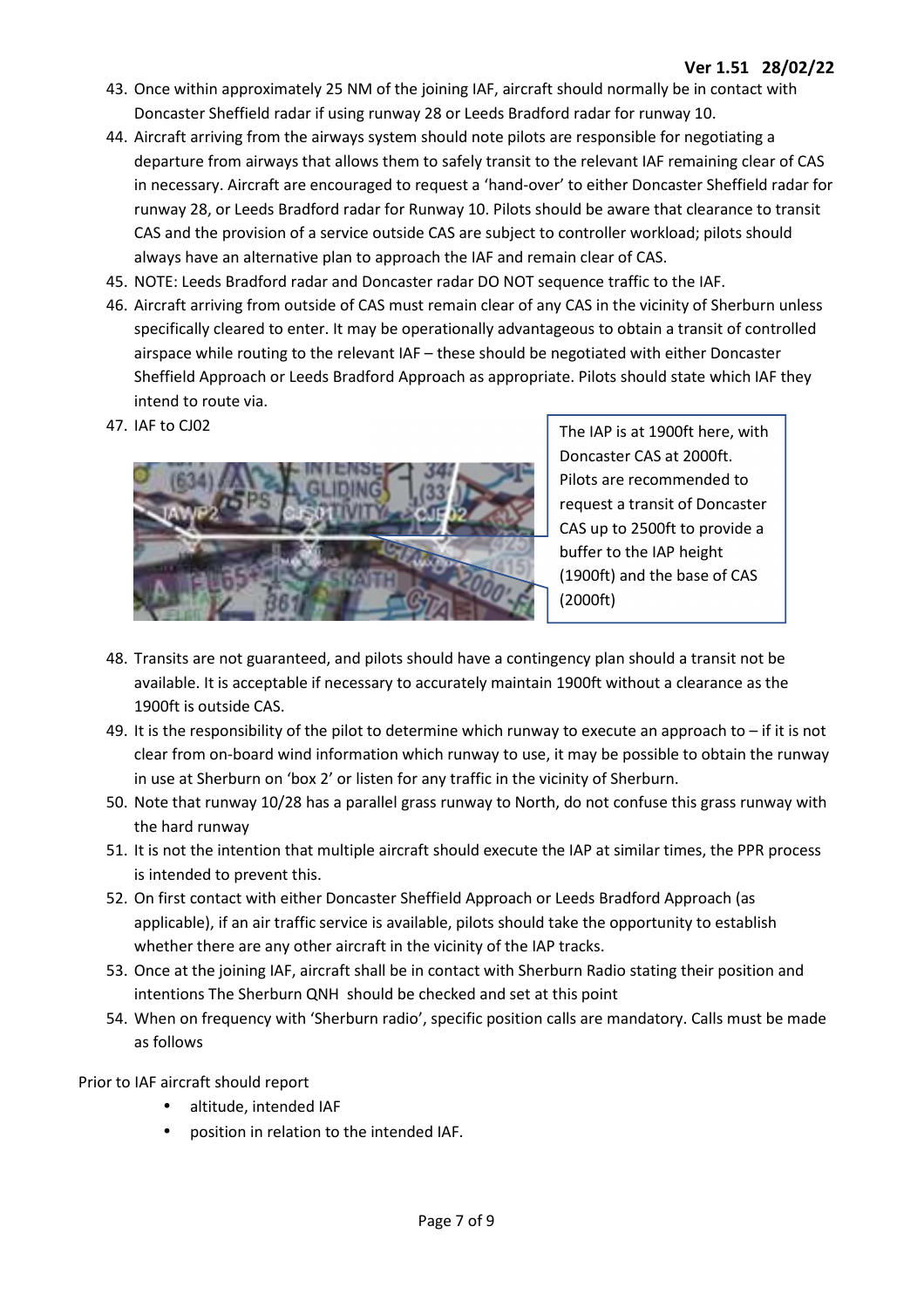'Sherburn radio' will confirm

- the unofficial weather
- the status airfield ( VFR, IAP Activities, or Closed)
- runway in use, and the normal circuit traffic pattern (Left hand or Right hand)
- QNH & QFE
- Unofficial wind direction and Strength.
- other known traffic

IAP aircraft must make the following **mandatory** RT calls

- **At the IAF**, Pilots should report- *"[callsign] at the (name of IAF, & altitude 1900/2000ft"*
- **IF** (Final approach track established) pilots should report *"[callsign] Intermediate Fix"*
- **FAF** pilots should report "*[callsign] Final Approach Fix"*
- **2 NM** final, pilots should report "*[callsign] 2 mile final for runway 10 or 28"*
- **Once clear of runway** pilots should report "*[callsign] Clear of runway"*
- **If going around** pilots should report "*[callsign] Going around "*
- **When in the go around,** pilots should report when turning on the crosswind leg of the missed approach – *"[callsign] Turning cross wind"*

## Entering the aerodrome environment

- 55. The IAP is only available when the cloud base is at or below 1200 ft AAL. If the cloud base is above 1200 ft, aircraft must make a VFR join.
- 56. Use of the traffic circuit for training normally stops when the cloud base is at or below 1200ft. Other VFR traffic could be in the circuit.
- 57. In the event of any visual manoeuvring within the aerodrome environment pilots must follow the published circling minima.

## Multiple approaches and missed approaches

- 58. Should an aircraft carry out a MAP, re- commencement of the IAP is not permitted if the aircraft MAP results in the aircraft arriving at the IAF after the original ETA +15mins. Under such circumstances the aircraft must divert, continue VFR, or request the next slot time available from SAC.
- 59. Note that approaches must not be commenced after the planned ETA +15mins
- 60. There is no published holding pattern associated with the IAPs at Sherburn
- 61. Destination and alternate planning must be conducted in accordance with the applicable Air Operations Regulations.
- 62. If flying the MAP in IMC, pilots should call one of the local ATSU's
	- a. For 28, request an appropriate air traffic service (UK FIS) if available. Initially from Leeds ATC; when clear of Leeds CAS then Doncaster. NOTE the local ATSUs will provide services when workload permits
	- b. For 10, request an appropriate air traffic service (UK FIS) if available. Initially from Doncaster ATC, after CJM05 contact Leeds ATC. NOTE the local ATSUs units will provide services when workload permits